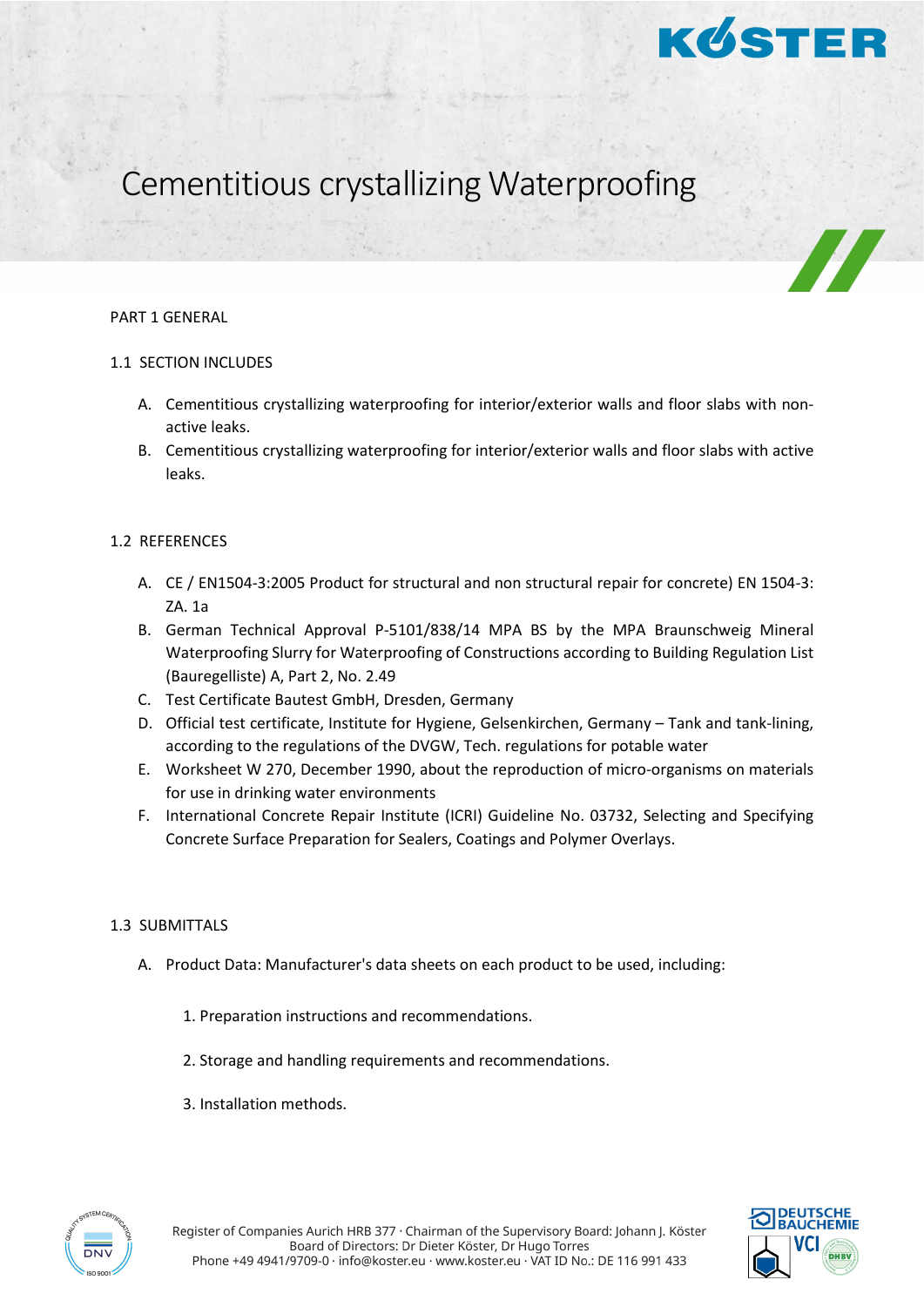



# 1.5 PERFORMANCE REQUIREMENTS

A. The waterproofing system shall be a cement based mix containing chemicals which penetrate with moisture into the capillary tracts and activate to form crystals which close the capillaries to produce the waterproofing effect. The cementitious waterproofing system shall become a permanent, integral part of the structure and shall be non-toxic, inorganic, free of calcium chloride and sodium based compounds. The cementitious waterproofing system shall be KOSTER NB1 Grey, manufactured by KOSTER Bauchemie AG, Aurich, Germany. Bonding agent shall be KOSTER SB Bonding Emulsion and primer shall be KOSTER Polysil TG 500.

#### 1.6 QUALITY ASSURANCE

A. Manufacturer Qualifications:

1. Manufacturer shall have no less than five years experience in manufacturing crystallizing cementitious waterproofing systems. The system shall be specifically formulated and marketed for waterproofing. System design shall not have changed for a minimum of five consecutive years prior to start of the work.

B. Installer Qualifications:

1. Applicator shall be approved by the manufacturer, experienced in surface preparation and application of the material and shall be subject to inspection and control by the manufacturer.

2. Installer shall have no less than three years experience installing the specified waterproofing systems, or have been factory certified and trained in the KOSTER Training Program.

#### 1.7 DELIVERY, STORAGE, AND HANDLING

- A. Deliver products to the job site in their original unopened containers, clearly labeled with the manufacturer's name and brand designation.
- B. Store products in an approved ventilated dry area; protect from contact with soil, dampness, freezing and direct sunlight.
- C. Handle products in a manner that will prevent breakage of containers and damage to products.
- D. Liquids should not be stored in areas with temperatures over than + 30 °C or below + 5°C.

#### 1.8 PROJECT CONDITIONS

- A. Maintain environmental conditions (temperature, humidity, and ventilation) within limits recommended by manufacturer for optimum results. Do not install products under environmental conditions outside manufacturer's absolute limits.
	- 1. Do not apply cementitious waterproofing to unprotected surfaces in wet weather or to surfaces on which ice, frost or water is visible.



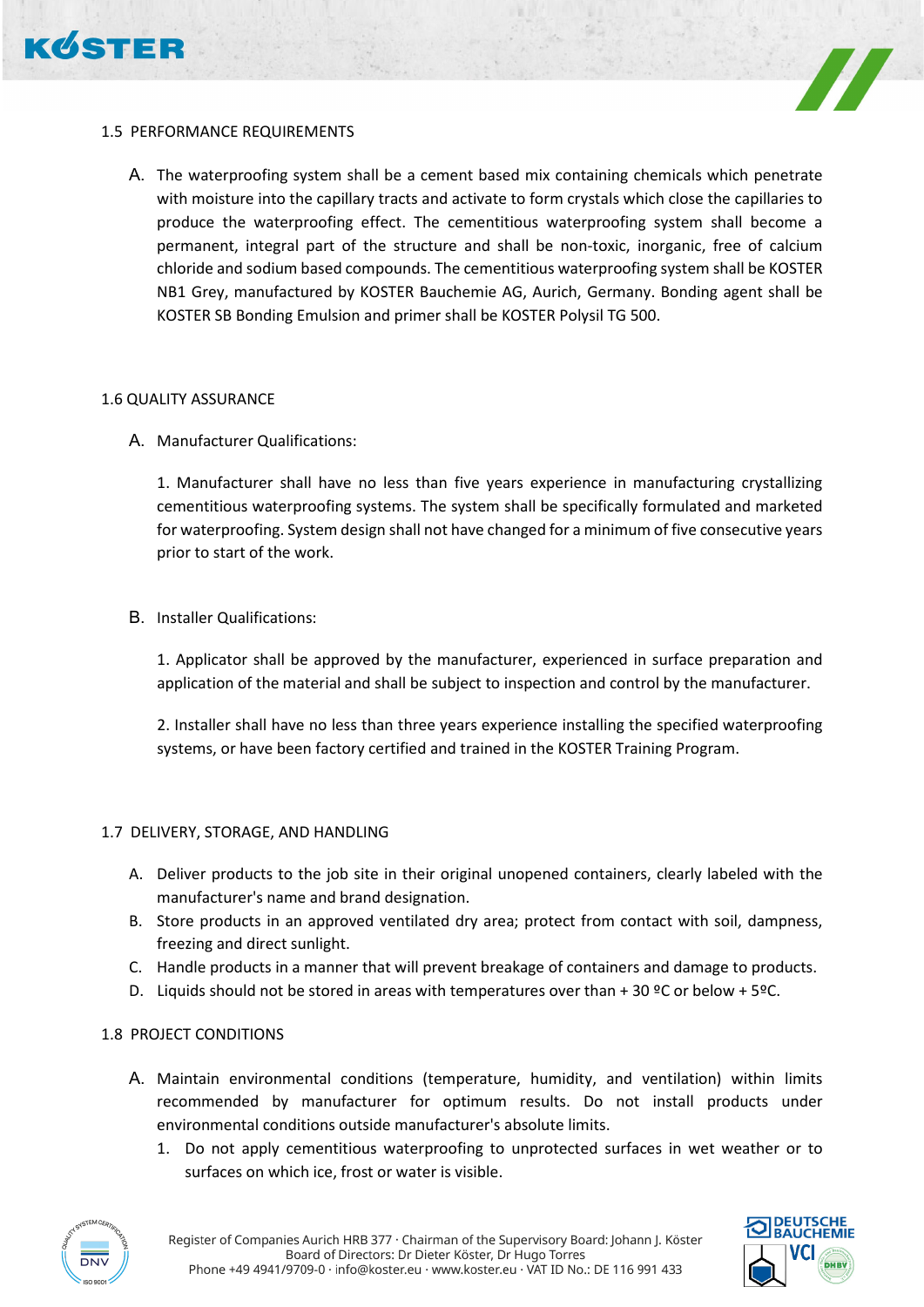

- 2. Do not apply cementitious waterproofing when the temperature is lower than  $+ 5 \degree$ C or expected to fall below this temperature within 24 hours from time of application.
- 3. Do not apply cementitious waterproofing in rain, snow, fog or mist.
- B. Protection: Protect cementitious waterproofing to prevent damage from active rain for a minimum period of 24 hours from time of application.

#### 1.9 WARRANTY

A. Installer of waterproofing system shall provide standard installation warranty for workmanship.

# PART 2 PRODUCTS

# 2.1 MANUFACTURER

- A. Acceptable Manufacturer: KÖSTER BAUCHEMIE AG Dieselstraße 1-10 D-26607 Aurich Tel. 04941/9709-0 • Fax -40 • info@koester.eu • www.koester.eu
- B. Substitutions: Not permitted.
- C. Requests for substitutions will be considered in accordance with provisions section.
- D. Provide the materials of one manufacturer throughout the project as specified.

#### . 2.2 SYSTEM - NON-ACTIVE LEAKS

- A. Waterproofing: Cementitious, crystallizing cement-based mix containing chemicals which penetrate with moisture into the capillary tracts and activate to form crystals which close the capillaries to produce a cementitious waterproofing system that becomes a permanent, integral part of the structure and is non-toxic, inorganic and free of added chlorides and added sodiumbased compounds.
	- 1. Product: KOSTER NB1 Grey

a. Approved for use in drinking water environments in compliance with NSF /ANSI 61

- 2. Physical Properties:
	- a. Positive Side Waterproofing: No signs of leakage, softening or discoloration up to 13,8 bar (200 psi) / (140,5 m) of water head.
	- b. Negative Side Waterproofing: no sign of leakage up to 13,8 bar (200 psi) / (140,5 m) of water head.
	- c. Compressive strength (ASTM C109, 28 days): 3,330 psi average.
	- d. Abrasion Resistance (ASTM D 4060, 28 days): 2.7 x 10 gram per cycle/47 cycles per mil.
	- e. Compressive strength (EN 12190, 28 days): > 35 N/mm2
	- f. Flexural tensile strength (28 days):  $> 10 N / mm2$
	- g. Adhesive tensile strength: > 1.5 N / mm2
	- h. Coefficient of water vapor diffusion resistance (μ): 60





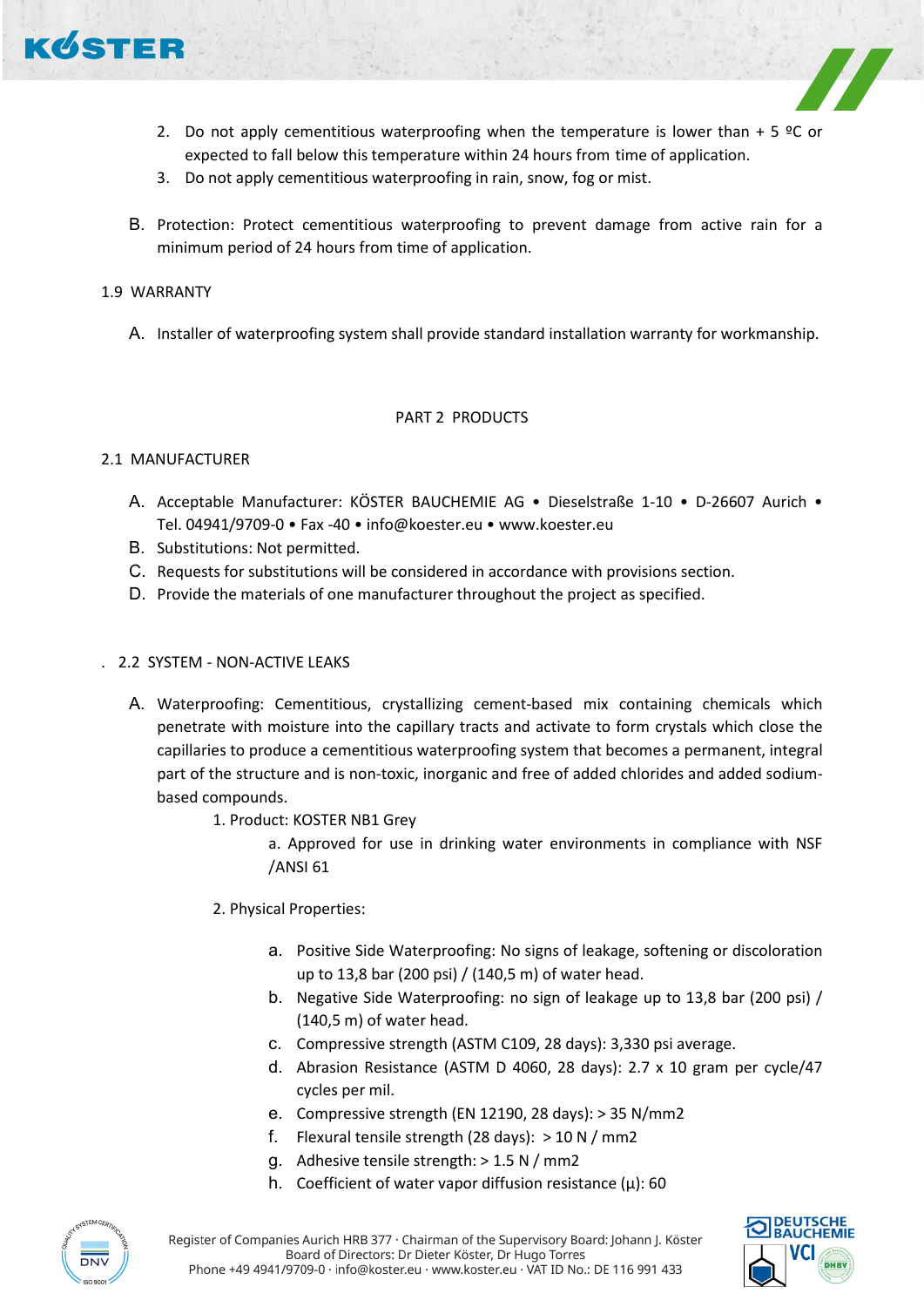



#### 2.3 SYSTEM - ACTIVE LEAKS

A. Product: KOSTER KD 2 System

1. System package for the negative side waterproofing of mineral surfaces against pressurized water such as internal basement waterproofing.

# 2.4 ADDITIONAL PRODUCTS

- A. KOSTER SB Bonding Emulsion. Use where recommended by manufacturer to increase elasticity, flexibility, reduce water absorption, and improve bonding to steel. Do not use in case of drinking water contact where certification is required.
- B. KOSTER NB 1 Fast. Fast setting, cementitious coating containing crystallizing and capillaryplugging agents. May be used for waterproofing below grade against pressurized and nonpressurized water in combination with KOSTER Polysil TG 500

#### PART 3. EXECUTION

# 3.1 EXAMINATION

- A. Do not begin installation until substrates have been properly prepared.
- B. If substrate preparation is the responsibility of another installer, notify Architect of unsatisfactory preparation before proceeding.

# 3.2 PREPARATION

- A. Clean surfaces thoroughly prior to installation. All concrete surfaces must be solid, sound, and free of all laitance, oils, grease, curing agents, or other foreign materials.
- B. Prepare surfaces using the methods recommended by the manufacturer for achieving the best result for the substrate under the project conditions.
- C. Clean surfaces to receive cementitious waterproofing, chip or abrasive blast to a CSP-3 (ICRI Guideline 3102R13) profile to remove defective materials and foreign matter such as paint, dirt, grease, curing agents, form release agents, and mineral salts.
- D. If concrete surface has been previously treated with other agents, notify manufacturer before proceeding.
- E. Repair cracks, expansion joints, control Joints, and open surface honeycombs.
	- 1. Use KOSTER SB Bonding Emulsion with manufacturer approved concrete repair materials. (Such as the KOSTER Water Stop or KOSTER Repair Mortar). Comply with requirements listed in manufacturer's technical data information. No exceptions.
	- 2. Moving joints and cracks are treated and detailed as expansion joints. Install an elastic sealant and corresponding primer in accordance with sealant manufacturer's instructions.
- F. Honeycombed areas, cavities, recesses and chipped out areas where form ties have been cut or removed must be routed/bush hammered to sound base and repaired according to manufacturer's instructions and patched flush with Repair Mortar.



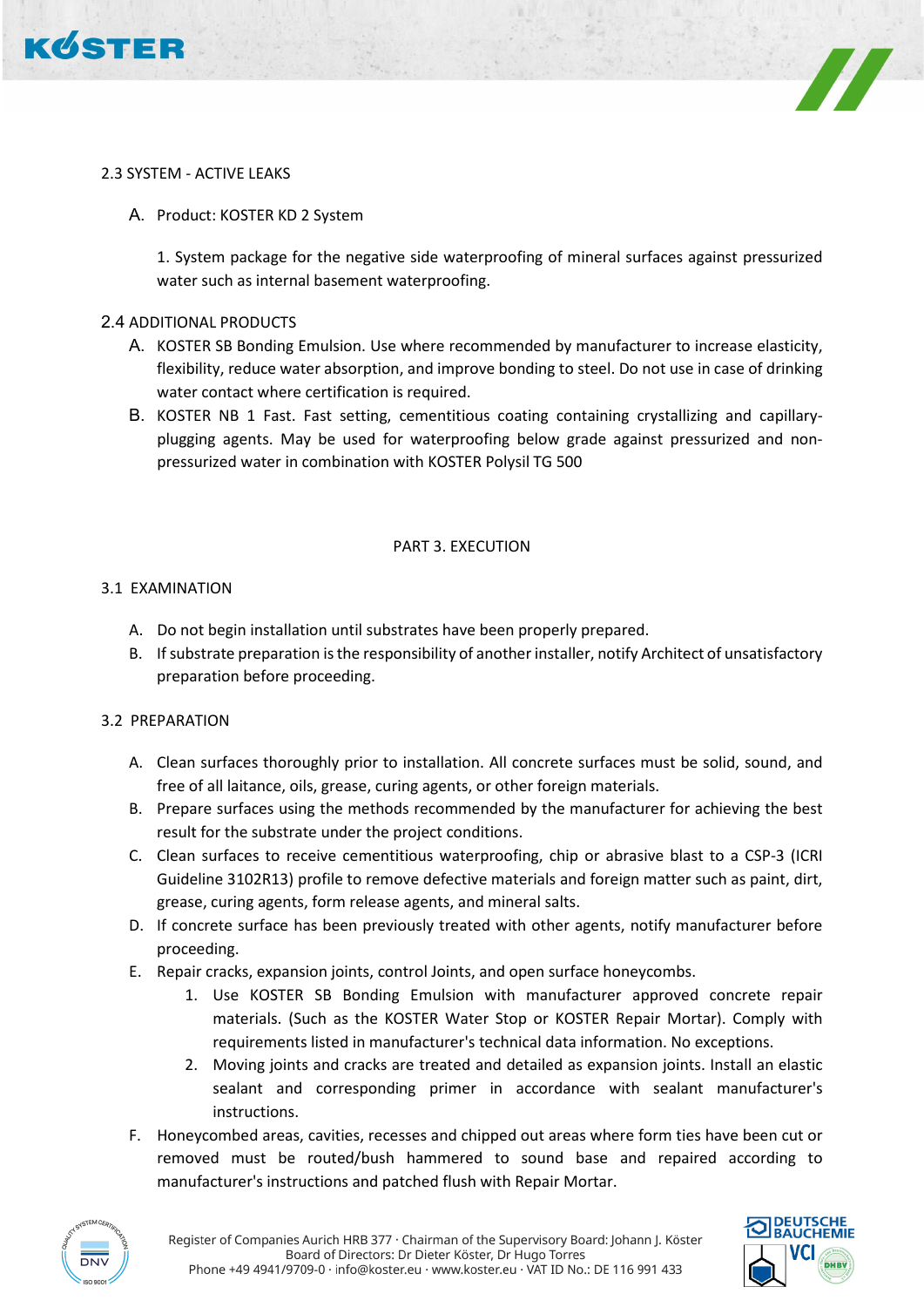



- G. Uneven brick or block work must be first rendered flush with Repair Mortar.
- H. Construction Joints: Construction joints should be thoroughly cleaned and dampened. Apply one slurry coat of KOSTER NB 1 Grey at the rate 1.5 kg/m2. After it has reached an initial set, dampen if dry and apply a second coat of the KOSTER NB 1 Grey at the same rate. Pour concrete while the second coat is still less than 6 hours old to assist in bonding and to form an uninterrupted membrane.
- I. Piping Preparation: Cut back around pipes at least 2.5 cm to give sufficient depth and clean thoroughly. Apply KOSTER KB Flex 200. Flush up the cavity with KOSTER KB-Fix 5.
- J. Fillets and Coves between Horizontal and Vertical Areas: Where fillets or coves are specified it is desirable that the cementitious waterproofing be applied behind the cove strip. Repair Mortar should be used.

# 3.3 INSTALLATION - NON ACTIVE LEAKS

- A. Install in accordance with manufacturer's instructions.
- B. For areas with active leaks, provide active leak materials and installation per manufacturer's requirements before applying non-active leak system.
- C. Mixing:
	- 1. For positive side applications prepare a mixing liquid of at least 1 part KOSTER SB Bonding Emulsion to 7 parts clean water in a separate container. Mix the liquid with the NB 1 Grey to a thick slurry consistency.
	- 2. For negative side applications prepare a mixing liquid of at least one part KOSTER SB Bonding Emulsion with 3 parts water. Mix the liquid with the KOSTER NB 1 Grey to a thick slurry consistency.
	- 3. In hot weather where temperatures exceed  $+$  30 °C or when dry winds prevail, prepare a mixing liquid of at least 1 part KOSTER SB Bonding Emulsion to 3 parts water for the mixing liquid. Mix the liquid with the KOSTER NB 1 Grey to a thick slurry consistency.
- D. Application General:
	- 1. Moisture must be present in the surface is necessary to begin the crystallization process.
	- 2. Wet the dry surfaces thoroughly with clean water immediately prior to applying the slurry, making sure that no running or ponding water is present at time of application.
	- 3. Apply the slurry with a cement brush in two coats or spray apply in two coats. Work in such a way as to leave no areas void and no pin holes. Back brush the first coat if spray applied.
- E. Application Brush:
	- 1. Apply the KOSTER NB 1 Grey at a rate of min. 1.5 kg/m2 per coat. Brush application on surfaces other than formed concrete (positive side) is a minimum of 3 kg/m2 in two coats, allowing excess water to run off first.
	- 2. Work in alternating coats from vertical to horizontal if brush applied on rough surfaces
	- 3. Allow the first coat to dry to the touch with no transfer of material or apply the second coat when first coat will not be mechanically damaged through the installation of the second. Wet the first coat with water prior to application of second coat, allowing excess water to run off first.



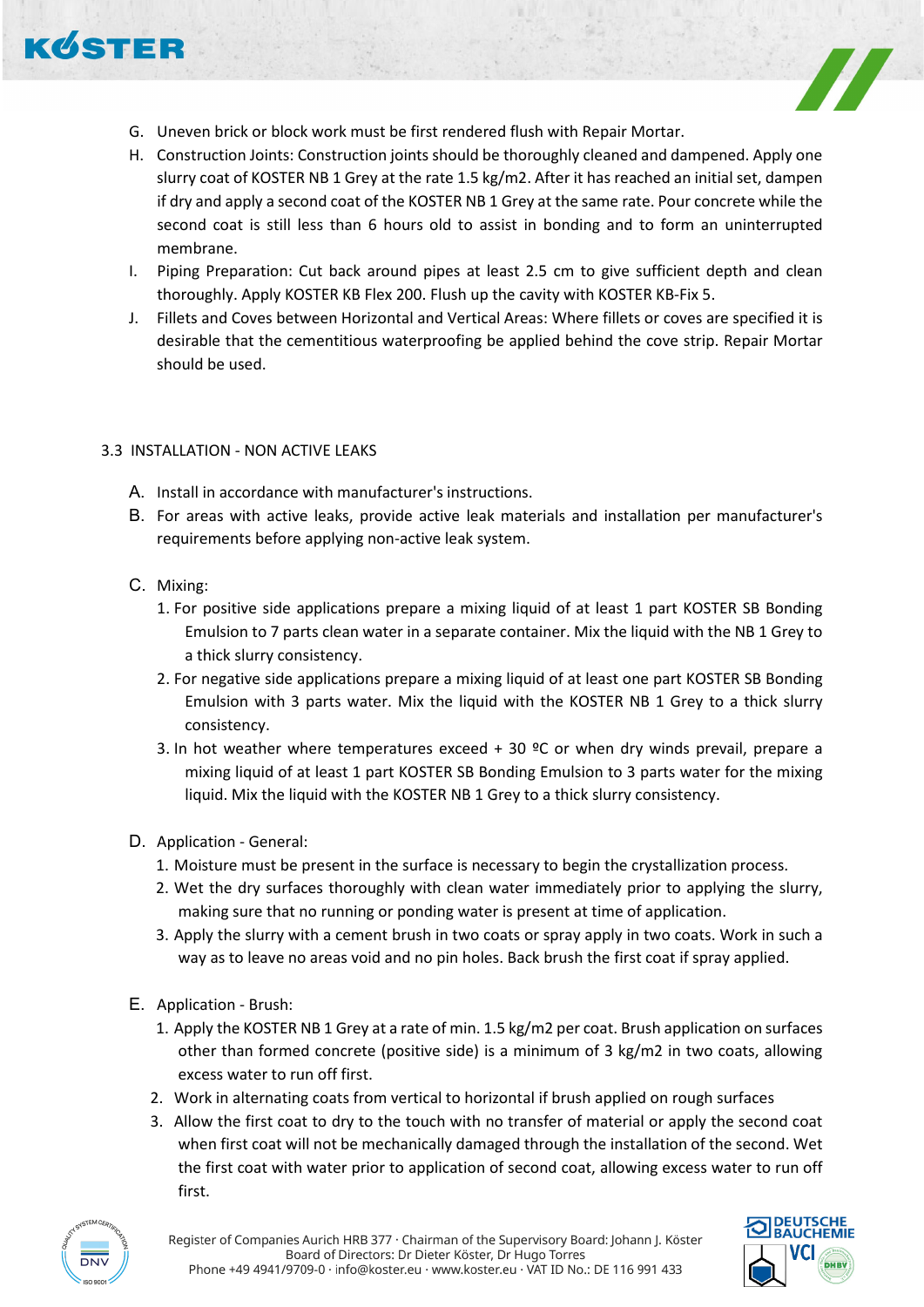

- 4. The KOSTER NB 1 Grey is self-curing. Do not apply any additional curing methods. Do not cover for 12 hours.
- F. Application Spray:
	- 1. Dampen surfaces with clean water just prior to spraying or prime with KOSTER Polysil TG 500.
	- 2. Surface should be damp to the touch with no standing or running water.
	- 3. Use conventional spray machine suitable for spraying cementitious material, operating with air pressure between 70-80 psi, a 4 - 8 mm nozzle and 25 mm delivery hose.
	- 4. If the material is spray applied, two coats at a minimum rate of 2.0 kg/m2 per coat is required. The material can be spray applied using a 4 - 8 mm nozzle, keeping the nozzle at a distance of 30 cm from the surface. Back-brush the first coat. Apply the second coat with a  $4 - 8$  mm nozzle, consumption 2.0 kg/m2.
	- 5. Work in alternating coats from vertical to horizontal if brush applied.
	- 6. Allow the first coat to dry to the touch with no transfer of material or apply second coat when first coat will not be mechanically damaged through the installation of the second. Wet the first coat with water prior to application of second coat, allowing excess water to run off first.
	- 7. KOSTER NB 1 Grey is self-curing. Do not apply any additional curing methods. Do not cover for 12 hours.
- G. For broadcast and trowel application consult manufacturer for installation requirements and application techniques.

# 3.4 INSTALLATION - ACTIVE LEAKS

- A. Install in accordance with manufacturer's instructions.
- B. Procedure:
	- 1. Do not allow more than 3 minutes to elapse between steps. Treat small areas of surface to completion before proceeding to next area.
	- 2. Stop active leaks by forcefully hand-rubbing KOSTER KD 2 Blitz Powder into the leak until leakage has stopped completely.
	- 3. Remove excess powder with dry brush.
	- 4. Apply non-active leak system as a top coating after active leak system has cured.

#### 3.5 PROTECTION

- A. Protect cementitious waterproofing from contact with acid (below pH 7) and sulfates in concentrations exceeding limits for Portland Cement Type I/II.
- B. Touch-up, repair or replace damaged products before Substantial Completion.
- C. Do not apply the cementitious waterproofing at temperatures below + 5  $°C$ .
- D. Do not use curing compounds or water to bring mixture back to brushable consistency.
- E. The treated area must be kept clear for at least 48 hours before backfilling or applying any concrete screed or other topping.
- F. Unless broadcast and trowel application is used, the cementitious waterproofing is not designed to be a wearing surface. When waterproofing a horizontal surface that will be a subjected to traffic the area must be covered by concrete, cement, tile or other protective screed after 48 hours.